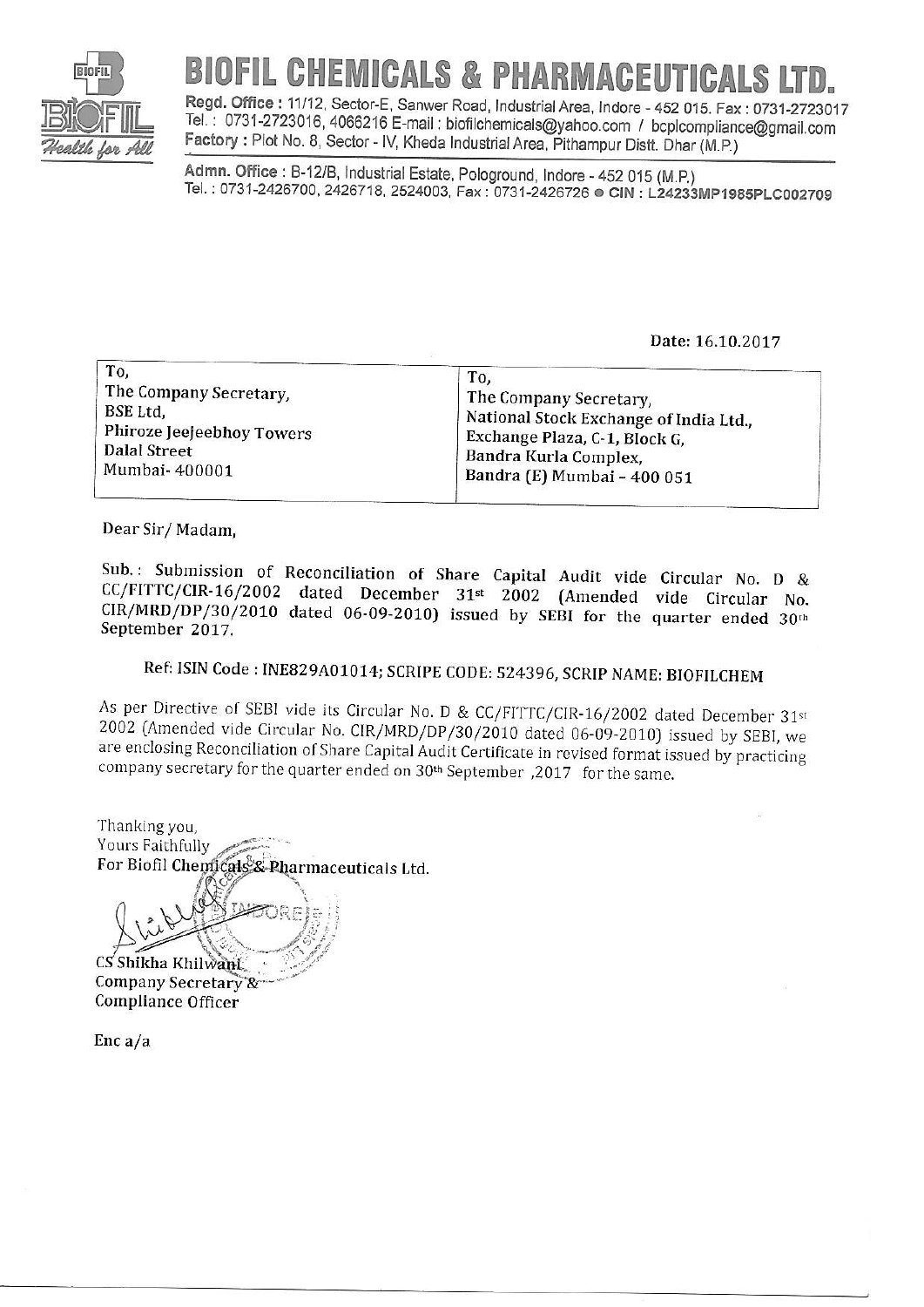L.N. JOSHI & CO. **PRACTISING COMPANY SECRETARTES** 



306, Sterling Arcade, 3rd Floor, 15/3, Race Course Road, Opp. IDA Building, Indore - 452 003 (M.P.) INDIA Ph.: (0731) 4266708, E-mail: Injoshics@gmail.com

To. The Board of Directors Biofil Chemicals & Pharmaceuticals Ltd. 11/12, Sector "E" Sanwer Road, Industrial Area, Indore-452015.

## **CERTIFICATE OF RECONCILIATION OF SHARE CAPITAL AUDIT**

We have examined all relevant Books, Registers, Forms, Documents and papers maintained by BIOFIL CHEMICALS & PHARMACEUTICALS LIMITED (hereinafter referred to as 'the Company') and its Registrar & Share Transfer Agent Ankit Consultancy Private Limited having office at 60, Electronic Complex, Pardeshipura, Indore-452010 M.P. for the purpose of issuing Reconciliation of Share Capital Audit Certificate, in accordance with Circular No. D & CC/FITTC/CIR-16/2002 dated December 31<sup>st</sup> 2002 (Amended vide Circular No. CIR/MRD/DP/30/2010 dated 06-09-2010) issued by the Securities and Exchange Board of India for the quarter ended 30<sup>th</sup> September, 2017.

In our opinion and to the best of our knowledge and according to the information and explanations given to us and based on such verification as considered necessary, we hereby certify that:

| 1.       | For Quarter Ended                                                     | 30 <sup>th</sup> September, 2017                                                           |
|----------|-----------------------------------------------------------------------|--------------------------------------------------------------------------------------------|
| 2.       | <b>ISIN</b>                                                           | INE829A01014                                                                               |
| 3.<br>4. | Script Code<br><b>BSE</b><br><b>NSE</b><br>Face Value                 | 524396<br><b>BIOFILCHEM</b><br>Rs. 10/- each                                               |
| 5.       | Name of the Company                                                   | BIOFIL CHEMICALS & PHARMACEUTICALS LTD.                                                    |
| 6.       | Registered Office & Telephone No.                                     | 11/12, Sector "E" Sanwer Road, Industrial Area,<br>Indore- 452015<br>Tel No.: 0731-2723018 |
| 7.       | Correspondence Address & Telephone<br>No.                             | 11/12, Sector "E" Sanwer Road, Industrial Area,<br>Indore- 452015<br>Tel No.: 0731-2723018 |
| 8.       | <b>Email Address</b>                                                  | bcplcompliance@gmail.com                                                                   |
| 9.       | Name of Stock Exchanges where the<br>Company's securities are listed: | The National Stock Exchange Ltd, Mumbai<br>The Bombay Stock Exchange, Mumbai               |



Contd.<sub>2</sub>

BIOFIL CHEMICALS & PHARMACEUTICALS LTD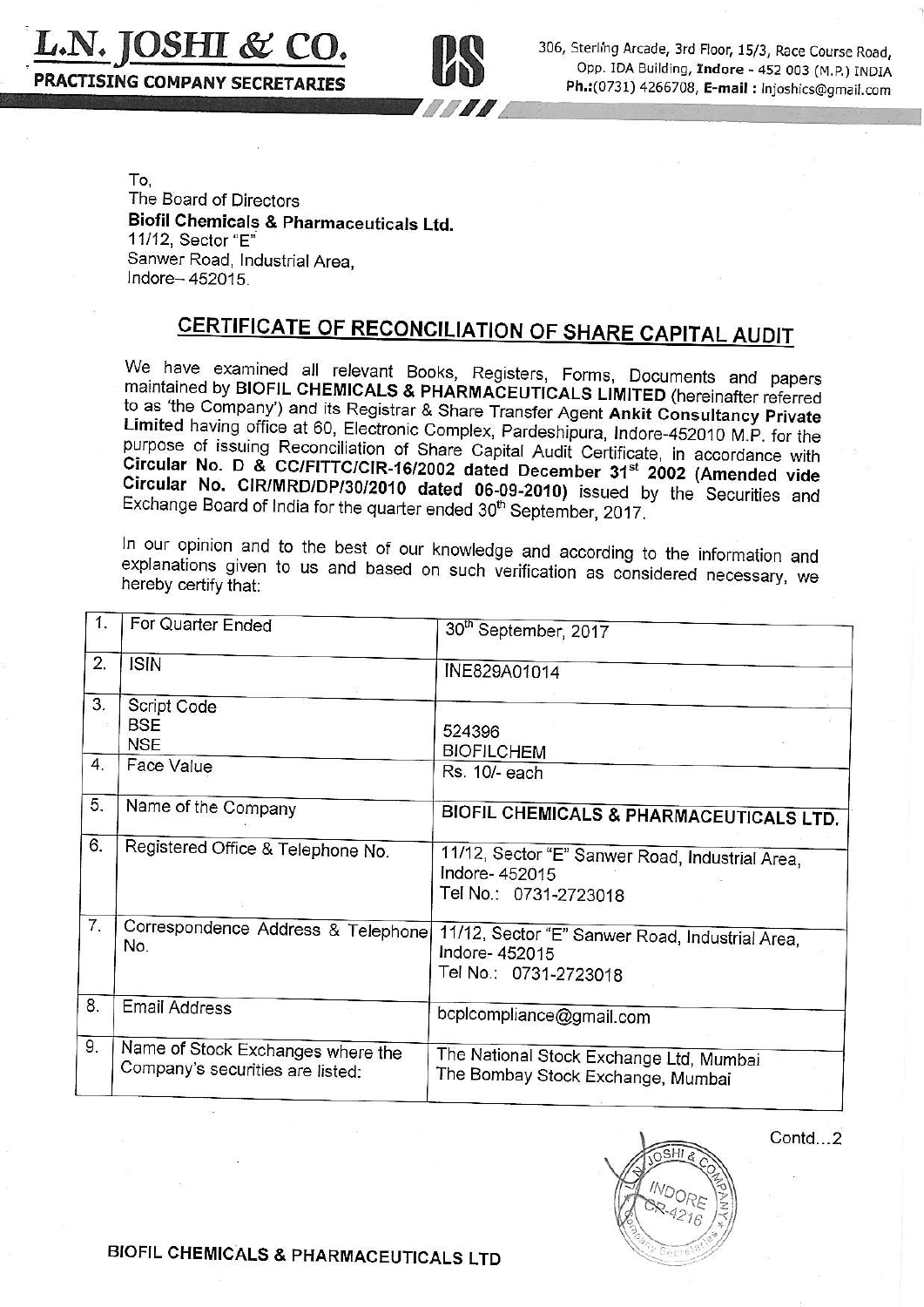| 10              | Issued Capital (in Rs.)*                                                                                                                                                      | Number of Shares     | % of Total Issued Capital |
|-----------------|-------------------------------------------------------------------------------------------------------------------------------------------------------------------------------|----------------------|---------------------------|
|                 | Rs. 162738000/-*                                                                                                                                                              | 16273800             | 100                       |
| 11              | Listed Capital (Exchange wise)<br>(As per Company's record)                                                                                                                   |                      |                           |
|                 | The National Stock Exchange, Mumbai<br>The Mumbai Stock Exchange, Mumbai                                                                                                      | 10561300<br>10561300 | 64.89%<br>64.89%          |
| 12              | Held in dematerialized form in CDSL<br>*Issued in demate mode but corporate<br>action is pending due to<br>listing<br>confirmation<br>hence<br>still<br>not<br>dematerialized | 6432446<br>3450000   | 39.53%<br>21.20%          |
| 13              | Held in dematerialized form in NSDL                                                                                                                                           | 2739544              | 16.83%                    |
| 14              | Physical                                                                                                                                                                      | 3651810              | 22.44%                    |
| 15 <sup>1</sup> | Total No. of Shares (12+13+14)                                                                                                                                                | 16273800             | 100%                      |

\*Notes:

a) Issued capital includes reissue of 5712500 forfeited Equity shares.

b) 34,50,000 forfeited equity shares were reissued in demate mode (CDSL) but corporate action and trading confirmation is still pending therefore shares have not been dematerialized till date of this certificate, hence same has been mentioned separately. Further As informed by the management application for listing of aforesaid shares is pending with stock Exchanges.

| 16<br>(i) | Reasons for difference if any, between<br>(10811) | On 31.03.2011 Company has re-issued<br>5712500 forfeited equity shares and listing<br>confirmation for above shares pending at<br>Stock Exchanges. |
|-----------|---------------------------------------------------|----------------------------------------------------------------------------------------------------------------------------------------------------|
| (ii)      | Reasons for difference if any, between<br>(10815) | Nil                                                                                                                                                |
| (iii)     | Reasons for difference if any, between<br>(11815) | On 31.03.2011 Company has re-issued<br>5712500 forfeited equity shares and listing<br>confirmation for above shares pending at<br>Stock Exchanges. |

17. There is no change in share capital during the quarter ended 30<sup>th</sup> September, 2017.

18. Register of Members is updated (yes/no) if not updated up to which date

### YES (maintained by R&STA)

19. Reference of previous quarter with regard to excess dematerialized shares, if any, **N.A.** 

20. Has the Company resolved the matter mentioned in point No.19 above in the Current quarter.? if not reason why ? N.A.

21. All the dematerialization and rematerialization requests received during the quarter ended 30<sup>th</sup> September, 2017 have been duly confirmed within 21 days.

22. As on the date of this certificate, there are no cases of demate request received during the quarter ended 30<sup>th</sup> September, 2017 pending for confirmation beyond 21 days.



 $Contd...3$ 

BIOFIL CHEMICALS & PHARMACEUTICALS LTD